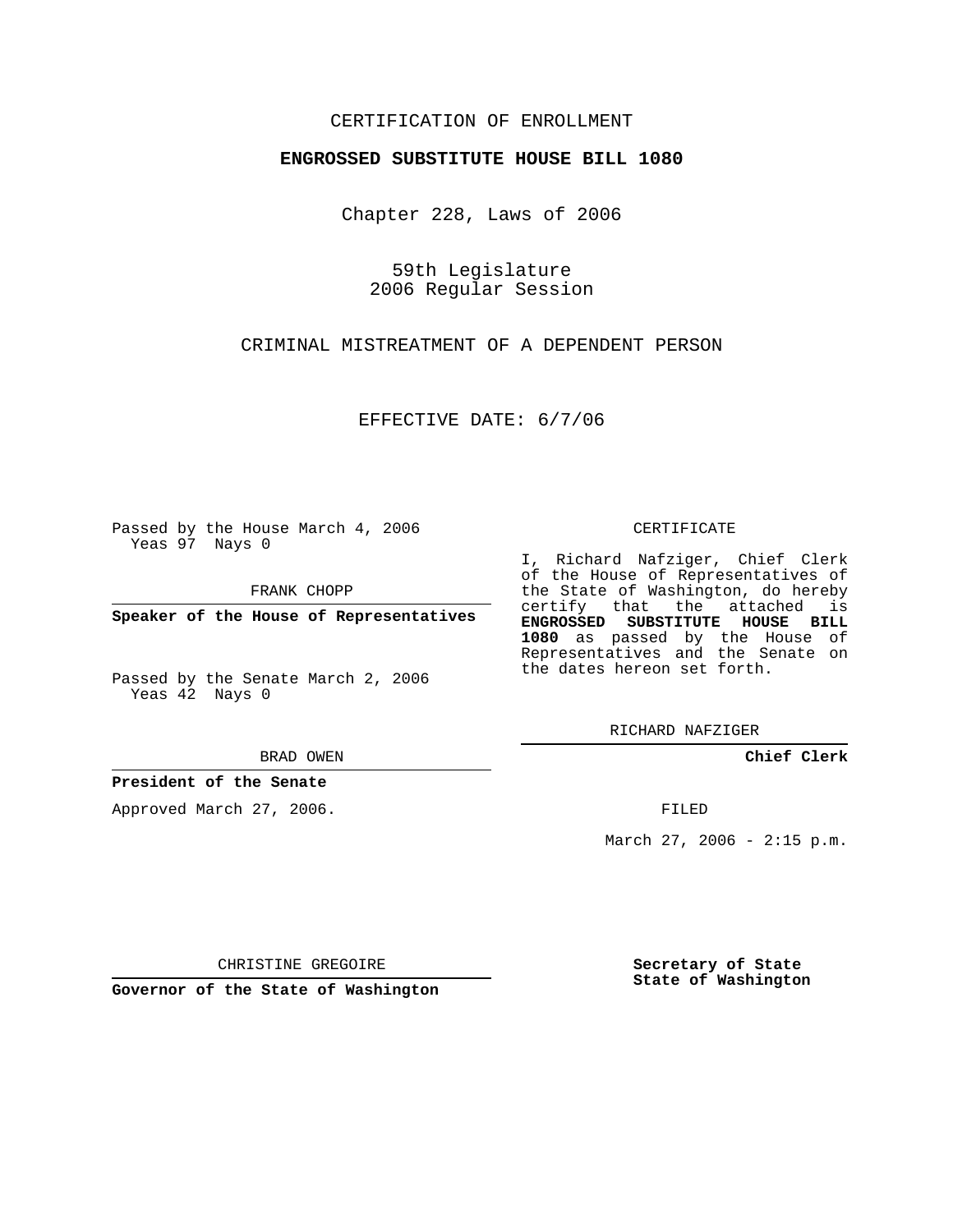## **ENGROSSED SUBSTITUTE HOUSE BILL 1080** \_\_\_\_\_\_\_\_\_\_\_\_\_\_\_\_\_\_\_\_\_\_\_\_\_\_\_\_\_\_\_\_\_\_\_\_\_\_\_\_\_\_\_\_\_

\_\_\_\_\_\_\_\_\_\_\_\_\_\_\_\_\_\_\_\_\_\_\_\_\_\_\_\_\_\_\_\_\_\_\_\_\_\_\_\_\_\_\_\_\_

AS AMENDED BY THE SENATE

Passed Legislature - 2006 Regular Session

## **State of Washington 59th Legislature 2006 Regular Session**

**By** House Committee on Criminal Justice & Corrections (originally sponsored by Representatives McDonald, O'Brien and Morrell)

READ FIRST TIME 02/24/05.

 AN ACT Relating to protecting dependent persons by changing the crimes of criminal mistreatment and abandonment of a dependent person; amending RCW 9A.42.010, 9A.42.020, 9A.42.030, 9A.42.035, 9A.42.037, 9A.42.060, 9A.42.070, and 9A.42.080; reenacting and amending RCW 9.94A.515; and prescribing penalties.

BE IT ENACTED BY THE LEGISLATURE OF THE STATE OF WASHINGTON:

 **Sec. 1.** RCW 9A.42.010 and 1997 c 392 s 508 are each amended to read as follows:

As used in this chapter:

 (1) "Basic necessities of life" means food, water, shelter, clothing, and medically necessary health care, including but not limited to health-related treatment or activities, hygiene, oxygen, and medication.

 (2)(a) "Bodily injury" means physical pain or injury, illness, or an impairment of physical condition;

 (b) "Substantial bodily harm" means bodily injury which involves a temporary but substantial disfigurement, or which causes a temporary but substantial loss or impairment of the function of any bodily part or organ, or which causes a fracture of any bodily part;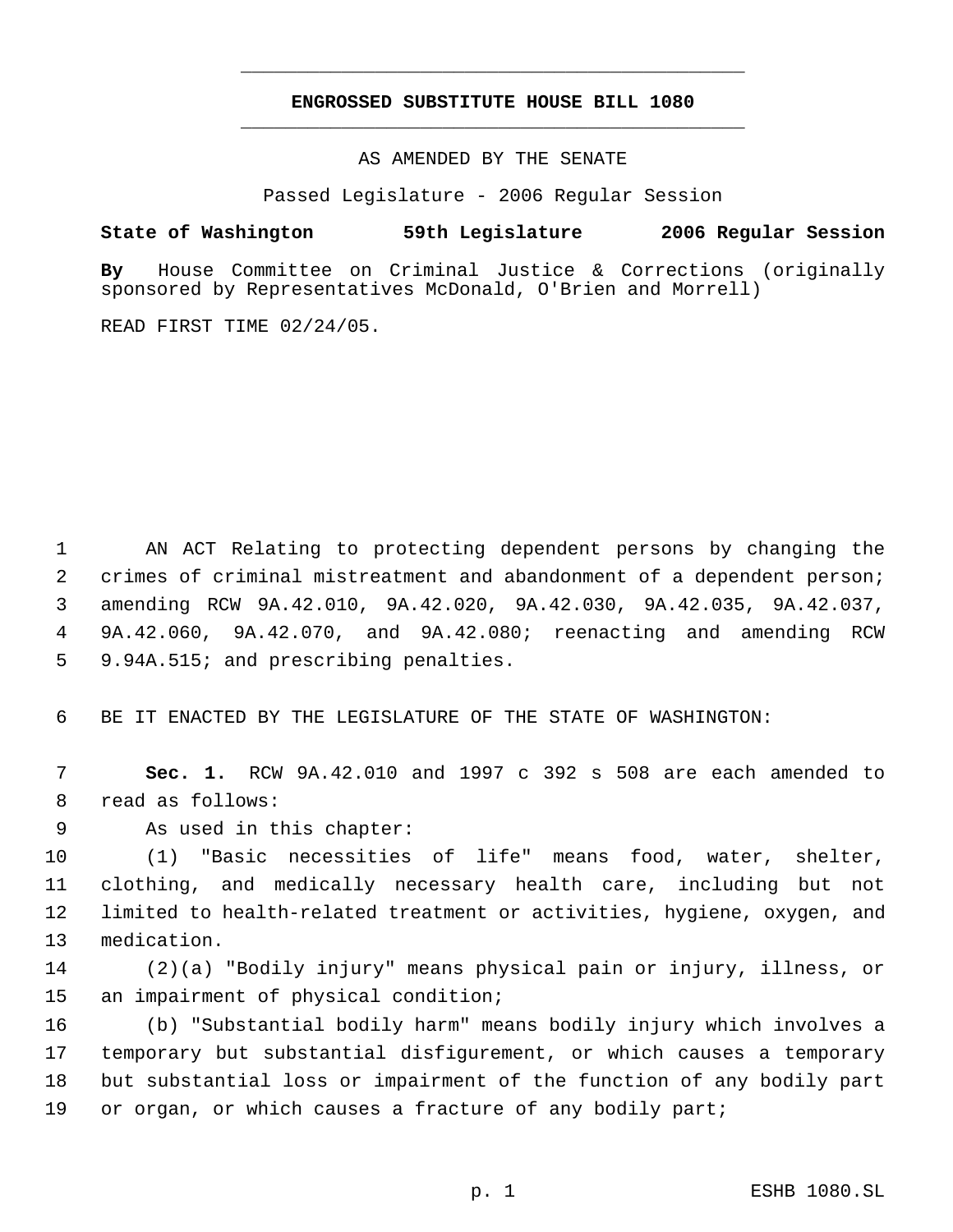(c) "Great bodily harm" means bodily injury which creates a high probability of death, or which causes serious permanent disfigurement, or which causes a permanent or protracted loss or impairment of the function of any bodily part or organ.

(3) "Child" means a person under eighteen years of age.

 (4) "Dependent person" means a person who, because of physical or mental disability, or because of extreme advanced age, is dependent upon another person to provide the basic necessities of life. A resident of a nursing home, as defined in RCW 18.51.010, a resident of an adult family home, as defined in RCW 70.128.010, and a frail elder 11 or vulnerable adult, as defined in RCW  $74.34.020((\left\lbrace 8 \right\rbrace))$  (13), is presumed to be a dependent person for purposes of this chapter.

 (5) "Employed" means hired by a dependent person, another person acting on behalf of a dependent person, or by an organization or governmental entity, to provide to a dependent person any of the basic necessities of life. A person may be "employed" regardless of whether the person is paid for the services or, if paid, regardless of who pays for the person's services.

 (6) "Parent" has its ordinary meaning and also includes a guardian and the authorized agent of a parent or guardian.

 (7) "Abandons" means leaving a child or other dependent person without the means or ability to obtain one or more of the basic necessities of life.

 (8) "Good samaritan" means any individual or group of individuals 25 who: (a) Is not related to the dependent person; (b) voluntarily 26 provides assistance or services of any type to the dependent person; 27 (c) is not paid, given gifts, or made a beneficiary of any assets 28 valued at five hundred dollars or more, for any reason, by the 29 dependent person, the dependent person's family, or the dependent person's estate; and (d) does not commit or attempt to commit any other 31 crime against the dependent person or the dependent person's estate.

 **Sec. 2.** RCW 9A.42.020 and 1997 c 392 s 510 are each amended to read as follows:

 (1) A parent of a child, the person entrusted with the physical custody of a child or dependent person, a person who has assumed the 36 responsibility to provide to a dependent person the basic necessities 37 of life, or a person employed to provide to the child or dependent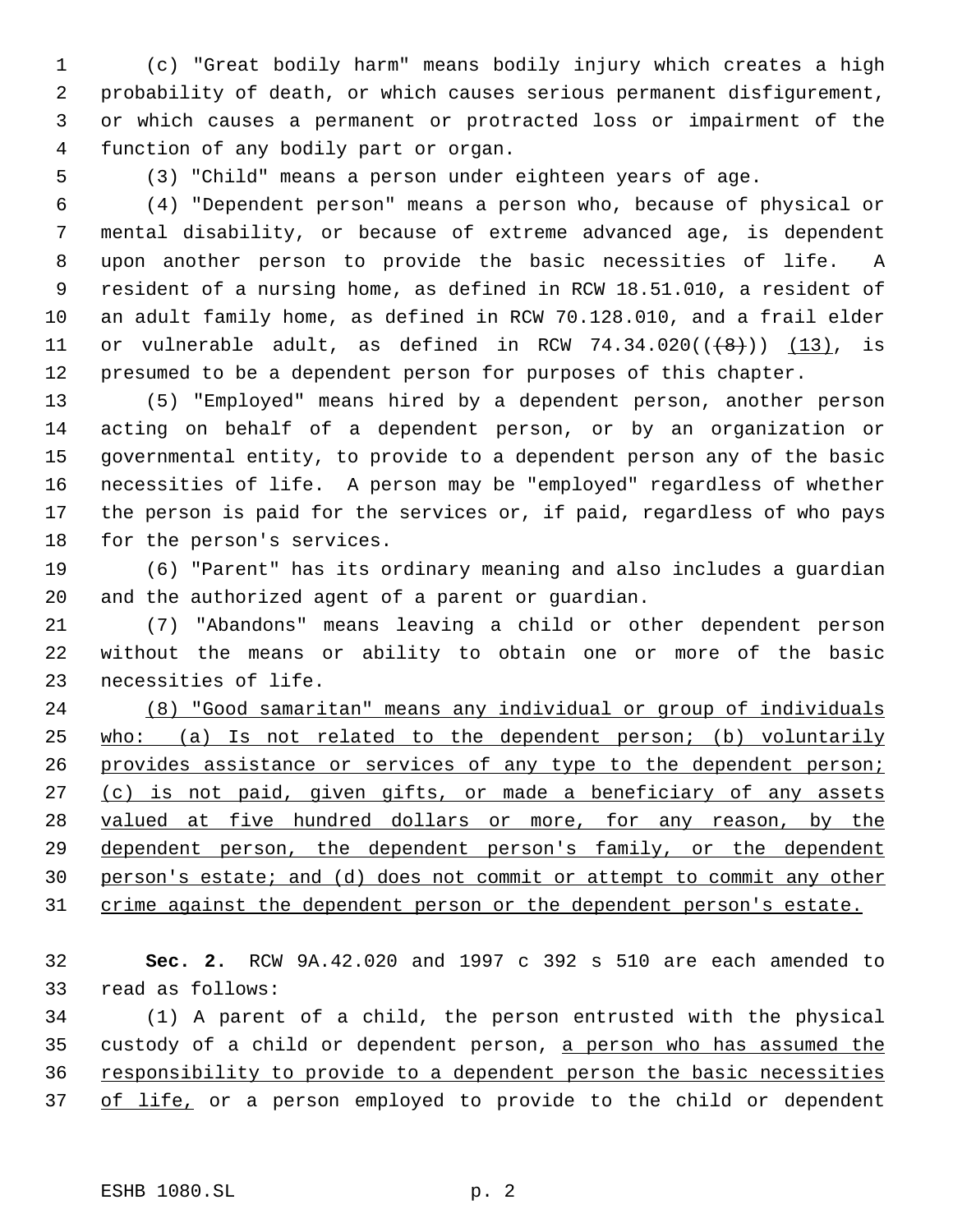person the basic necessities of life is guilty of criminal mistreatment in the first degree if he or she recklessly, as defined in RCW 9A.08.010, causes great bodily harm to a child or dependent person by withholding any of the basic necessities of life.

(2) Criminal mistreatment in the first degree is a class B felony.

 **Sec. 3.** RCW 9A.42.030 and 1997 c 392 s 511 are each amended to read as follows:

 (1) A parent of a child, the person entrusted with the physical custody of a child or dependent person, a person who has assumed the 10 responsibility to provide to a dependent person the basic necessities 11 of life, or a person employed to provide to the child or dependent person the basic necessities of life is guilty of criminal mistreatment in the second degree if he or she recklessly, as defined in RCW 9A.08.010, either (a) creates an imminent and substantial risk of death or great bodily harm, or (b) causes substantial bodily harm by withholding any of the basic necessities of life.

(2) Criminal mistreatment in the second degree is a class C felony.

 **Sec. 4.** RCW 9A.42.035 and 2000 c 76 s 1 are each amended to read as follows:

 (1) A person is guilty of the crime of criminal mistreatment in the third degree if the person is the parent of a child, is a person entrusted with the physical custody of a child or other dependent person, is a person who has assumed the responsibility to provide to a 24 dependent person the basic necessities of life, or is a person employed to provide to the child or dependent person the basic necessities of life, and either:

 (a) With criminal negligence, creates an imminent and substantial risk of substantial bodily harm to a child or dependent person by withholding any of the basic necessities of life; or

 (b) With criminal negligence, causes substantial bodily harm to a child or dependent person by withholding any of the basic necessities of life.

 (2) For purposes of this section, "a person who has assumed the 34 responsibility to provide to a dependent person the basic necessities of life" means a person other than: (a) A government agency that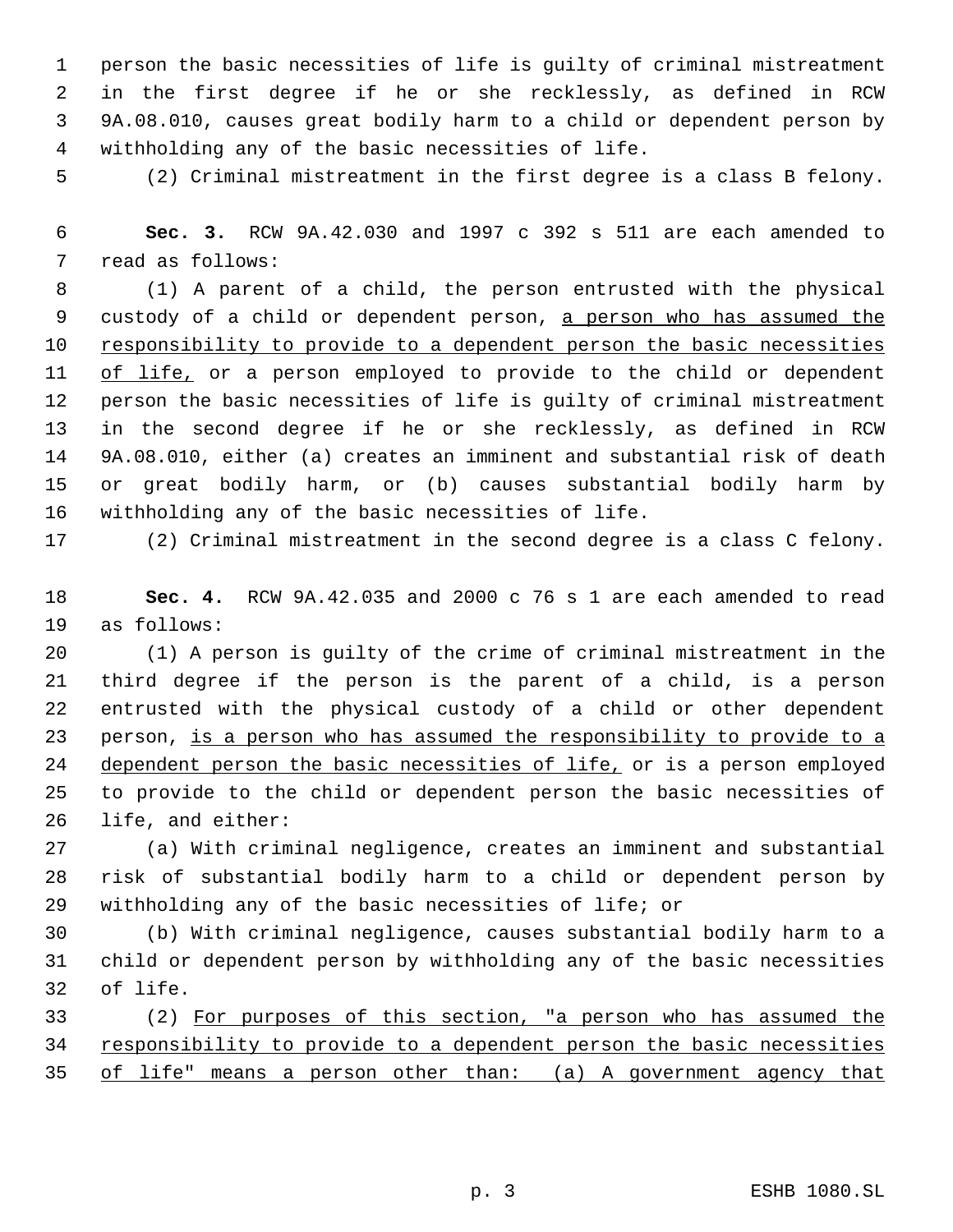regularly provides assistance or services to dependent persons, 2 including but not limited to the department of social and health services; or (b) a good samaritan as defined in RCW 9A.42.010.

 (3) Criminal mistreatment in the third degree is a gross misdemeanor.

 **Sec. 5.** RCW 9A.42.037 and 2002 c 219 s 2 are each amended to read as follows:

 (1) A person is guilty of the crime of criminal mistreatment in the fourth degree if the person is the parent of a child, is a person entrusted with the physical custody of a child or other dependent person, is a person who has assumed the responsibility to provide to a 12 dependent person the basic necessities of life, or is a person employed to provide to the child or dependent person the basic necessities of life, and either:

 (a) With criminal negligence, creates an imminent and substantial risk of bodily injury to a child or dependent person by withholding any of the basic necessities of life; or

 (b) With criminal negligence, causes bodily injury or extreme emotional distress manifested by more than transient physical symptoms to a child or dependent person by withholding the basic necessities of life.

 (2) For purposes of this section, "a person who has assumed the 23 responsibility to provide to a dependent person the basic necessities 24 of life" means a person other than: (a) A government agency that 25 regularly provides assistance or services to dependent persons, including but not limited to the department of social and health services; or (b) a good samaritan as defined in RCW 9A.42.010.

(3) Criminal mistreatment in the fourth degree is a misdemeanor.

 **Sec. 6.** RCW 9A.42.060 and 2002 c 331 s 3 are each amended to read as follows:

 (1) Except as provided in subsection (2) of this section, a person is guilty of the crime of abandonment of a dependent person in the first degree if:

 (a) The person is the parent of a child, a person entrusted with 35 the physical custody of a child or other dependent person, a person who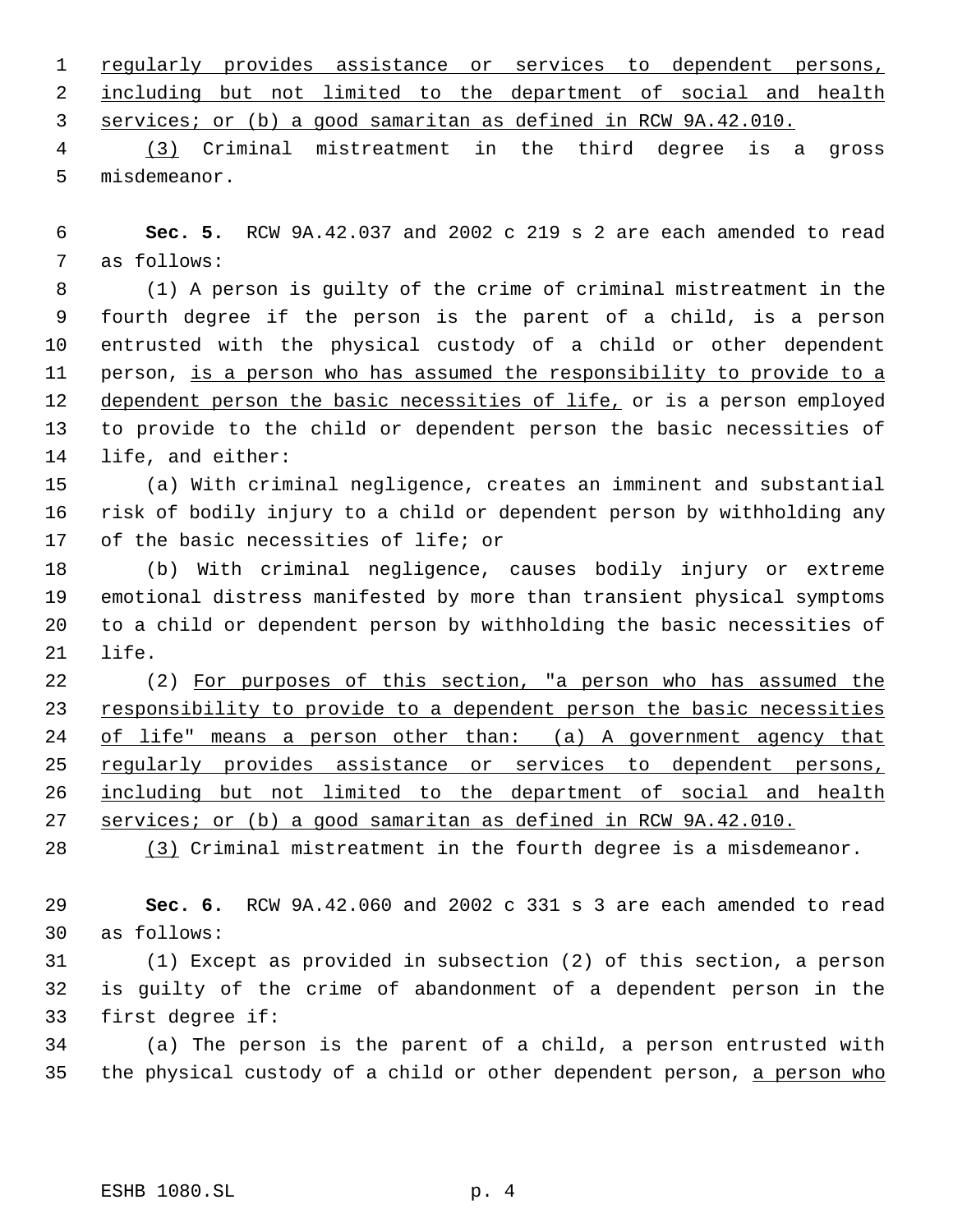has assumed the responsibility to provide to a dependent person the 2 basic necessities of life, or a person employed to provide to the child or other dependent person any of the basic necessities of life;

 (b) The person recklessly abandons the child or other dependent person; and

 (c) As a result of being abandoned, the child or other dependent person suffers great bodily harm.

 (2) A parent of a newborn who transfers the newborn to a qualified person at an appropriate location pursuant to RCW 13.34.360 is not subject to criminal liability under this section.

 (3) Abandonment of a dependent person in the first degree is a class B felony.

 **Sec. 7.** RCW 9A.42.070 and 2002 c 331 s 4 are each amended to read as follows:

 (1) Except as provided in subsection (2) of this section, a person is guilty of the crime of abandonment of a dependent person in the second degree if:

 (a) The person is the parent of a child, a person entrusted with 19 the physical custody of a child or other dependent person, a person who has assumed the responsibility to provide to a dependent person the 21 basic necessities of life, or a person employed to provide to the child 22 or other dependent person any of the basic necessities of life; and

 (b) The person recklessly abandons the child or other dependent person; and:

 (i) As a result of being abandoned, the child or other dependent person suffers substantial bodily harm; or

 (ii) Abandoning the child or other dependent person creates an imminent and substantial risk that the child or other dependent person will die or suffer great bodily harm.

 (2) A parent of a newborn who transfers the newborn to a qualified person at an appropriate location pursuant to RCW 13.34.360 is not subject to criminal liability under this section.

 (3) Abandonment of a dependent person in the second degree is a class C felony.

 **Sec. 8.** RCW 9A.42.080 and 2002 c 331 s 5 are each amended to read as follows: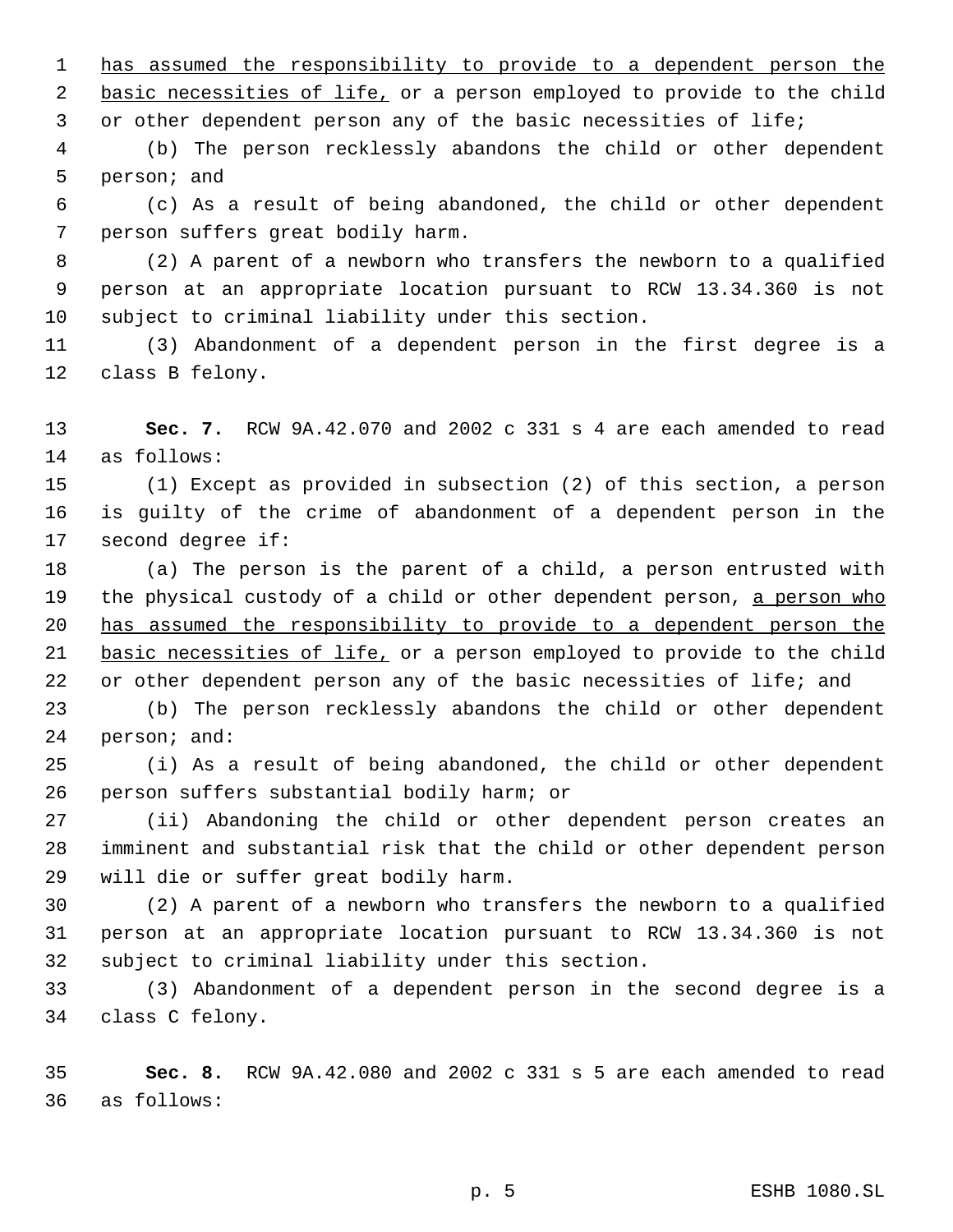(1) Except as provided in subsection (2) of this section, a person is guilty of the crime of abandonment of a dependent person in the third degree if:

 (a) The person is the parent of a child, a person entrusted with 5 the physical custody of a child or other dependent person, a person who has assumed the responsibility to provide to a dependent person the basic necessities of life, or a person employed to provide to the child 8 or dependent person any of the basic necessities of life; and

 (b) The person recklessly abandons the child or other dependent person; and:

 (i) As a result of being abandoned, the child or other dependent person suffers bodily harm; or

 (ii) Abandoning the child or other dependent person creates an imminent and substantial risk that the child or other person will suffer substantial bodily harm.

 (2) A parent of a newborn who transfers the newborn to a qualified person at an appropriate location pursuant to RCW 13.34.360 is not subject to criminal liability under this section.

 (3) Abandonment of a dependent person in the third degree is a gross misdemeanor.

 **Sec. 9.** RCW 9.94A.515 and 2005 c 458 s 2 and 2005 c 183 s 9 are each reenacted and amended to read as follows:

| 23 |      | TABLE 2                           |
|----|------|-----------------------------------|
| 24 |      | <b>CRIMES INCLUDED WITHIN</b>     |
| 25 |      | <b>EACH SERIOUSNESS LEVEL</b>     |
| 26 | XVI. | Aggravated Murder 1 (RCW)         |
| 27 |      | 10.95.020)                        |
| 28 | XV   | Homicide by abuse (RCW 9A.32.055) |
| 29 |      | Malicious explosion 1 (RCW        |
| 30 |      | 70.74.280(1)                      |
| 31 |      | Murder 1 (RCW 9A.32.030)          |
| 32 | XIV  | Murder 2 (RCW 9A.32.050)          |
| 33 |      | Trafficking 1 (RCW 9A.40.100(1))  |
| 34 | XIII | Malicious explosion 2 (RCW)       |
| 35 |      | 70.74.280(2)                      |
|    |      |                                   |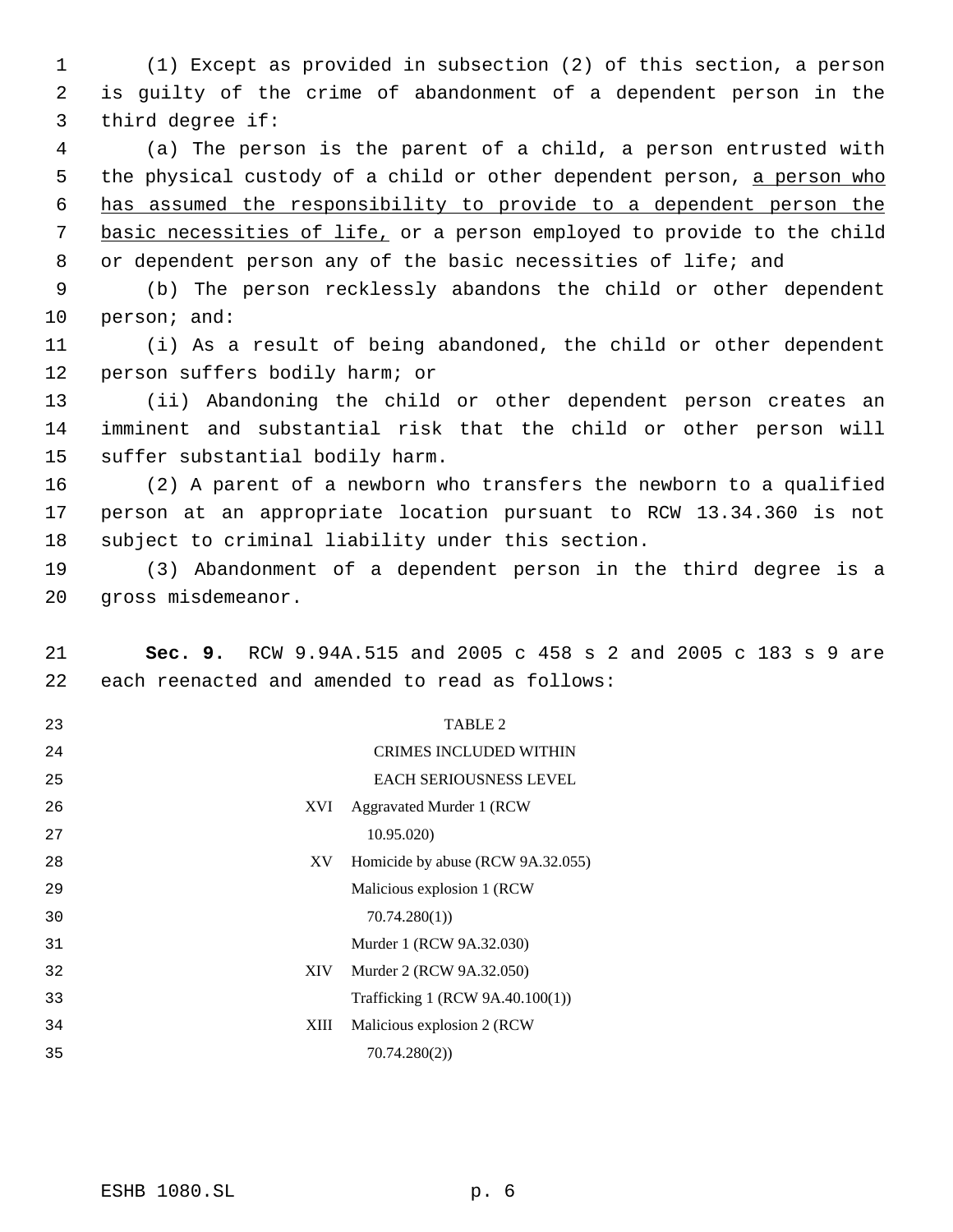| 1              |     | Malicious placement of an explosive 1   |
|----------------|-----|-----------------------------------------|
| $\overline{2}$ |     | (RCW 70.74.270(1))                      |
| 3              | XII | Assault 1 (RCW 9A.36.011)               |
| 4              |     | Assault of a Child 1 (RCW 9A.36.120)    |
| 5              |     | Malicious placement of an imitation     |
| 6              |     | device 1 (RCW 70.74.272(1)(a))          |
| 7              |     | Rape 1 (RCW 9A.44.040)                  |
| 8              |     | Rape of a Child 1 (RCW 9A.44.073)       |
| 9              |     | Trafficking 2 (RCW 9A.40.100(2))        |
| 10             | XI  | Manslaughter 1 (RCW 9A.32.060)          |
| 11             |     | Rape 2 (RCW 9A.44.050)                  |
| 12             |     | Rape of a Child 2 (RCW 9A.44.076)       |
| 13             | X   | Child Molestation 1 (RCW 9A.44.083)     |
| 14             |     | Indecent Liberties (with forcible       |
| 15             |     | compulsion) (RCW                        |
| 16             |     | 9A.44.100(1)(a)                         |
| 17             |     | Kidnapping 1 (RCW 9A.40.020)            |
| 18             |     | Leading Organized Crime (RCW            |
| 19             |     | 9A.82.060(1)(a)                         |
| 20             |     | Malicious explosion 3 (RCW              |
| 21             |     | 70.74.280(3)                            |
| 22             |     | <b>Sexually Violent Predator Escape</b> |
| 23             |     | (RCW 9A.76.115)                         |
| 24             | IX  | Abandonment of Dependent Person 1       |
| 25             |     | (RCW 9A.42.060)                         |
| 26             |     | Assault of a Child 2 (RCW 9A.36.130)    |
| 27             |     | Criminal Mistreatment 1 (RCW            |
| 28             |     | 9A.42.020                               |
| 29             |     | Explosive devices prohibited (RCW       |
| 30             |     | 70.74.180)                              |
| 31             |     | Hit and Run--Death (RCW                 |
| 32             |     | 46.52.020(4)(a)                         |
| 33             |     | Homicide by Watercraft, by being        |
| 34             |     | under the influence of intoxicating     |
| 35             |     | liquor or any drug (RCW                 |
| 36             |     | 79A.60.050)                             |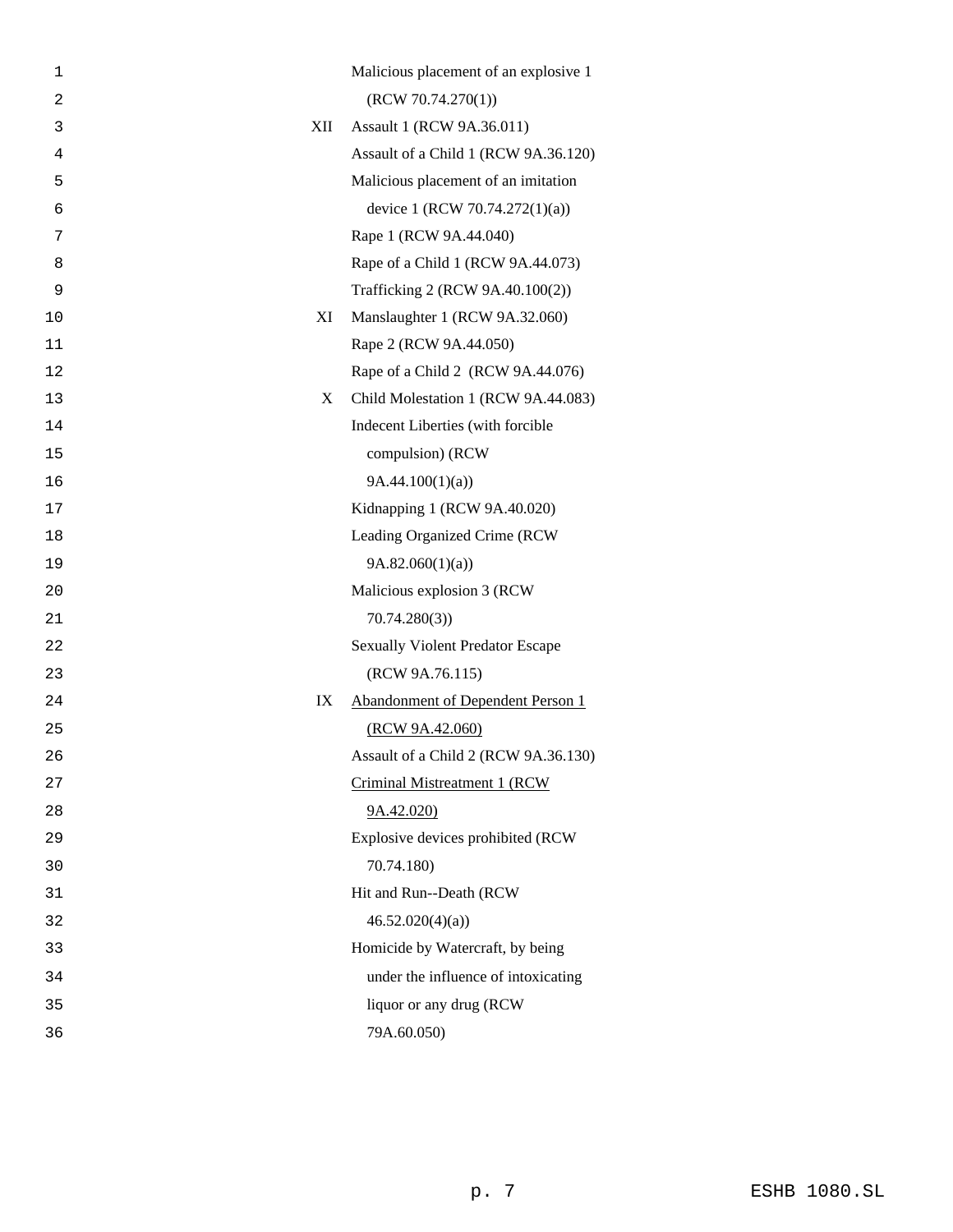| Inciting Criminal Profiteering (RCW)  |
|---------------------------------------|
| 9A.82.060(1)(b)                       |
| Malicious placement of an explosive 2 |
| (RCW 70.74.270(2))                    |
| Robbery 1 (RCW 9A.56.200)             |
| Sexual Exploitation (RCW 9.68A.040)   |
| Vehicular Homicide, by being under    |
| the influence of intoxicating liquor  |
| or any drug (RCW 46.61.520)           |
| VIII<br>Arson 1 (RCW 9A.48.020)       |
| Homicide by Watercraft, by the        |
| operation of any vessel in a          |
| reckless manner (RCW                  |
| 79A.60.050)                           |
| Manslaughter 2 (RCW 9A.32.070)        |
| Promoting Prostitution 1 (RCW         |
| 9A.88.070)                            |
| Theft of Ammonia (RCW 69.55.010)      |
| Vehicular Homicide, by the operation  |
| of any vehicle in a reckless          |
| manner (RCW 46.61.520)                |
| Burglary 1 (RCW 9A.52.020)<br>VII     |
| Child Molestation 2 (RCW 9A.44.086)   |
| Civil Disorder Training (RCW          |
| 9A.48.120)                            |
| Dealing in depictions of minor        |
| engaged in sexually explicit          |
| conduct (RCW 9.68A.050)               |
| Drive-by Shooting (RCW 9A.36.045)     |
| Homicide by Watercraft, by disregard  |
| for the safety of others (RCW         |
| 79A.60.050)                           |
| Indecent Liberties (without forcible  |
| compulsion) (RCW 9A.44.100(1)         |
| $(b)$ and $(c)$ )                     |
| Introducing Contraband 1 (RCW         |
| 9A.76.140)                            |
|                                       |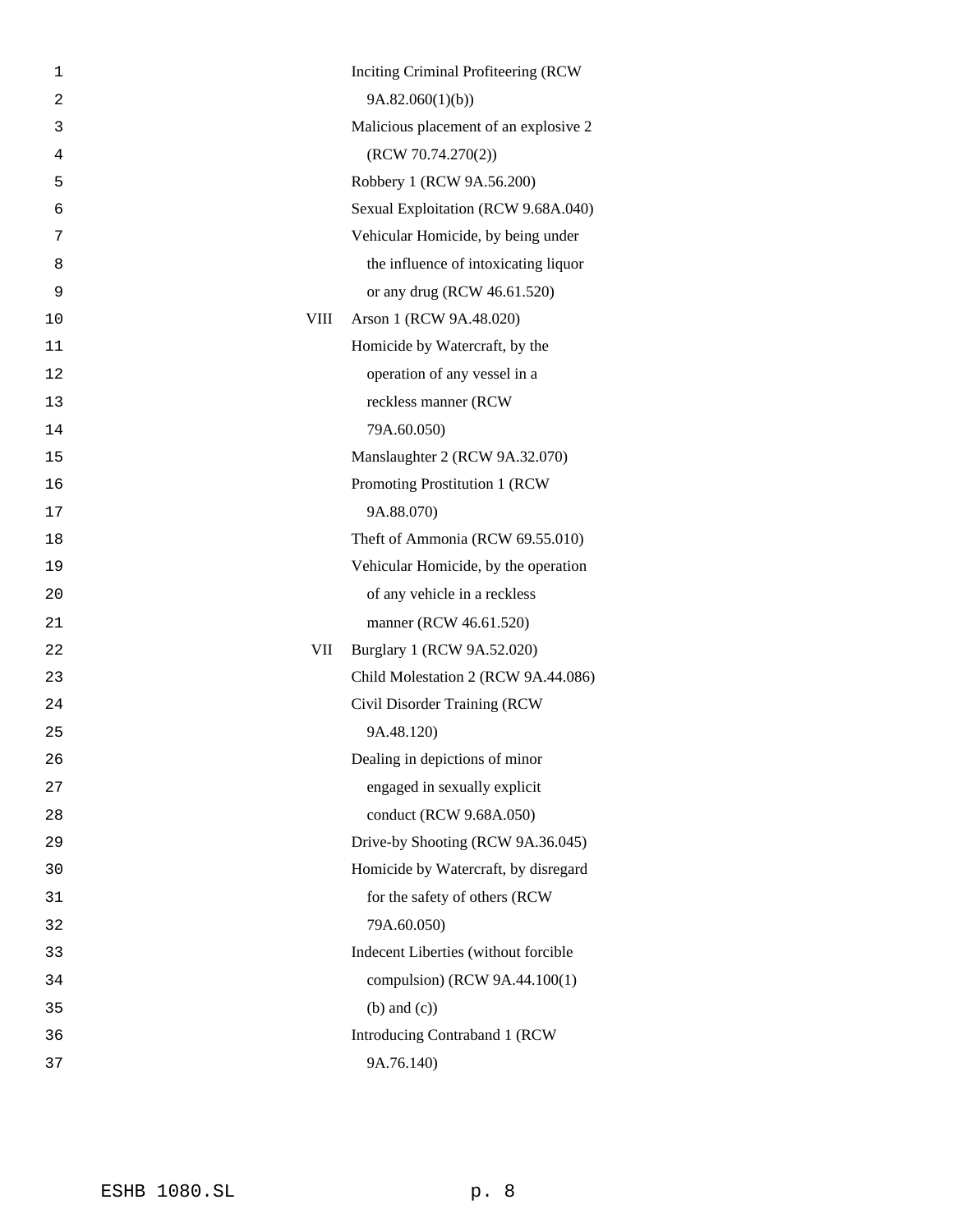| 1              | Malicious placement of an explosive 3    |
|----------------|------------------------------------------|
| $\overline{c}$ | (RCW 70.74.270(3))                       |
| 3              | Negligently Causing Death By Use of      |
| 4              | a Signal Preemption Device               |
| 5              | (RCW 46.37.675)                          |
| 6              | Sending, bringing into state depictions  |
| 7              | of minor engaged in sexually             |
| 8              | explicit conduct (RCW                    |
| 9              | 9.68A.060                                |
| 10             | Unlawful Possession of a Firearm in      |
| 11             | the first degree (RCW                    |
| 12             | 9.41.040(1)                              |
| 13             | Use of a Machine Gun in Commission       |
| 14             | of a Felony (RCW 9.41.225)               |
| 15             | Vehicular Homicide, by disregard for     |
| 16             | the safety of others (RCW                |
| 17             | 46.61.520)                               |
| 18             | Bail Jumping with Murder 1 (RCW<br>VI    |
| 19             | 9A.76.170(3)(a)                          |
| 20             | Bribery (RCW 9A.68.010)                  |
| 21             | Incest 1 (RCW $9A.64.020(1)$ )           |
| 22             | Intimidating a Judge (RCW                |
| 23             | 9A.72.160)                               |
| 24             | Intimidating a Juror/Witness (RCW        |
| 25             | 9A.72.110, 9A.72.130)                    |
| 26             | Malicious placement of an imitation      |
| 27             | device 2 (RCW 70.74.272(1)(b))           |
| 28             | Rape of a Child 3 (RCW 9A.44.079)        |
| 29             | Theft of a Firearm (RCW 9A.56.300)       |
| 30             | Unlawful Storage of Ammonia (RCW         |
| 31             | 69.55.020)                               |
| 32             | V<br>((Abandonment of dependent person 1 |
| 33             | (REW 9A.42.060))                         |
| 34             | <b>Abandonment of Dependent Person 2</b> |
| 35             | (RCW 9A.42.070)                          |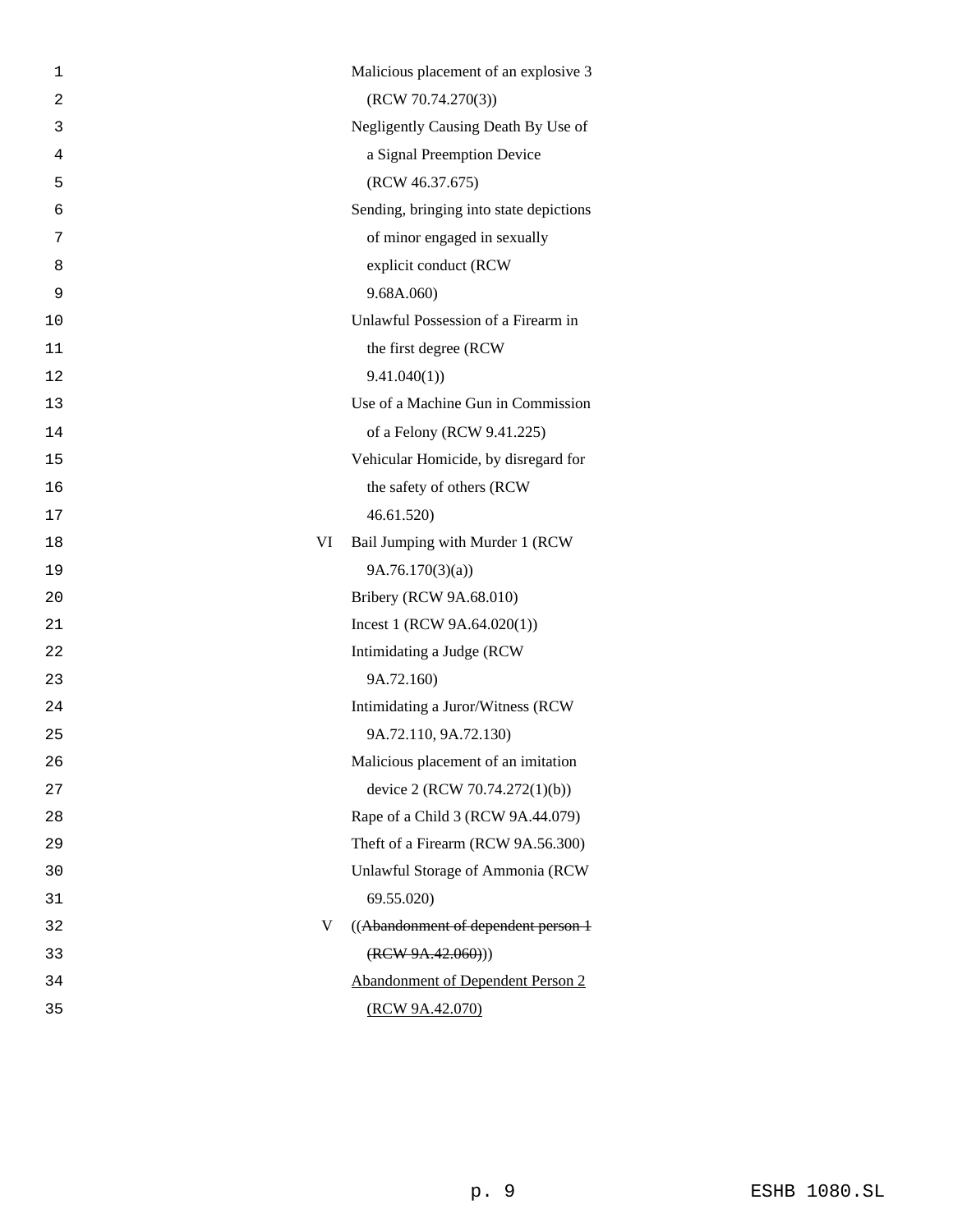| $\mathbf{1}$   | Advancing money or property for         |
|----------------|-----------------------------------------|
| $\overline{2}$ | extortionate extension of credit        |
| 3              | (RCW 9A.82.030)                         |
| 4              | Bail Jumping with class A Felony        |
| 5              | (RCW 9A.76.170(3)(b))                   |
| 6              | Child Molestation 3 (RCW 9A.44.089)     |
| 7              | ((Criminal Mistreatment 1 (RCW          |
| 8              | 9A.42.020))                             |
| 9              | Criminal Mistreatment 2 (RCW            |
| 10             | 9A.42.030                               |
| 11             | Custodial Sexual Misconduct 1 (RCW      |
| 12             | 9A.44.160)                              |
| 13             | Domestic Violence Court Order           |
| 14             | Violation (RCW 10.99.040,               |
| 15             | 10.99.050, 26.09.300, 26.10.220,        |
| 16             | 26.26.138, 26.50.110, 26.52.070,        |
| 17             | or 74.34.145)                           |
| 18             | Extortion 1 (RCW 9A.56.120)             |
| 19             | <b>Extortionate Extension of Credit</b> |
| 20             | (RCW 9A.82.020)                         |
| 21             | <b>Extortionate Means to Collect</b>    |
| 22             | <b>Extensions of Credit (RCW</b>        |
| 23             | 9A.82.040)                              |
| 24             | Incest 2 (RCW $9A.64.020(2)$ )          |
| 25             | Kidnapping 2 (RCW 9A.40.030)            |
| 26             | Perjury 1 (RCW 9A.72.020)               |
| 27             | Persistent prison misbehavior (RCW      |
| 28             | 9.94.070)                               |
| 29             | Possession of a Stolen Firearm (RCW     |
| 30             | 9A.56.310)                              |
| 31             | Rape 3 (RCW 9A.44.060)                  |
| 32             | Rendering Criminal Assistance 1         |
| 33             | (RCW 9A.76.070)                         |
| 34             | Sexual Misconduct with a Minor 1        |
| 35             | (RCW 9A.44.093)                         |
| 36             | <b>Sexually Violating Human Remains</b> |
| 37             | (RCW 9A.44.105)                         |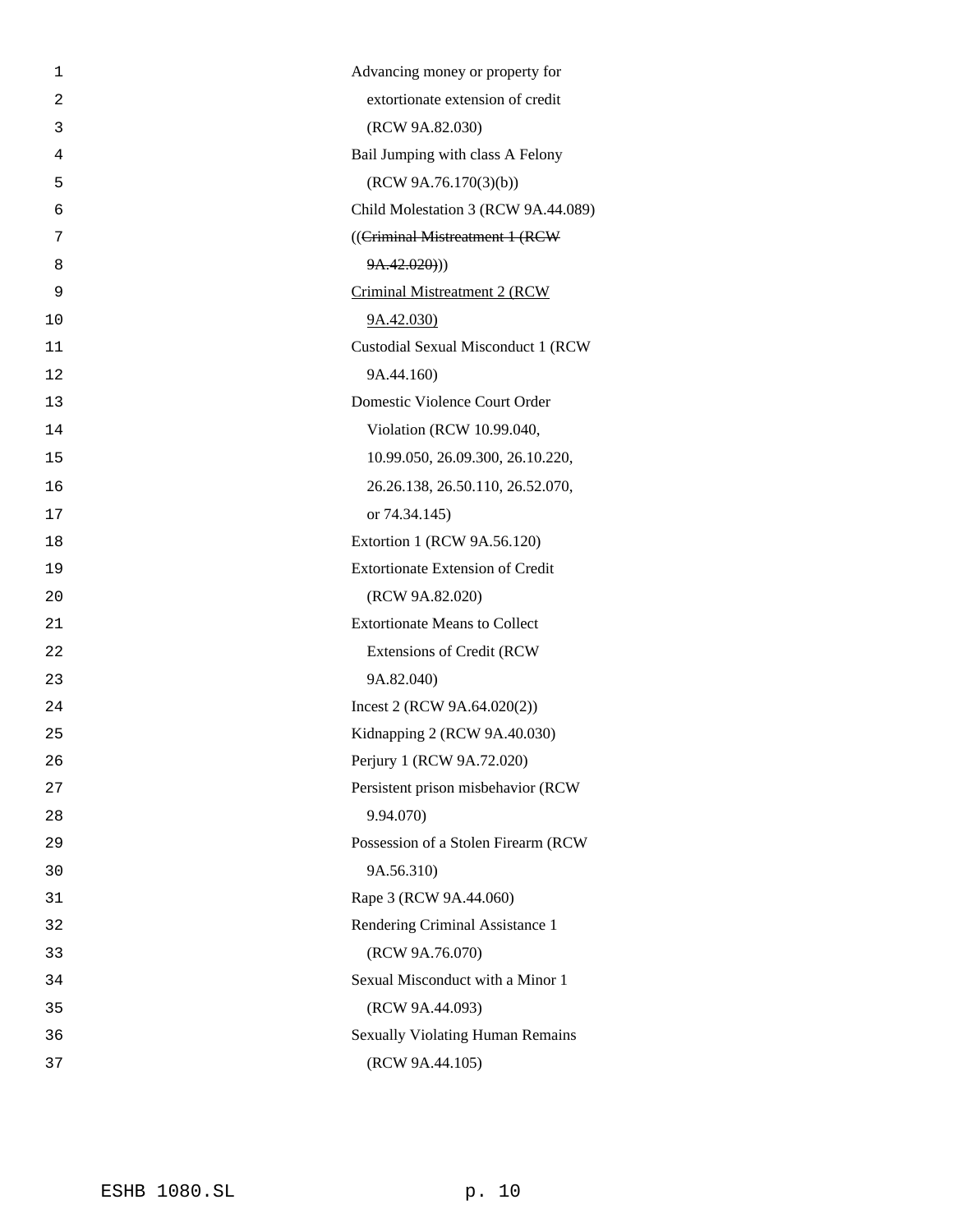| 1  | <b>Stalking (RCW 9A.46.110)</b>      |
|----|--------------------------------------|
| 2  | Taking Motor Vehicle Without         |
| 3  | Permission 1 (RCW 9A.56.070)         |
| 4  | Arson 2 (RCW 9A.48.030)<br>IV        |
| 5  | Assault 2 (RCW 9A.36.021)            |
| 6  | Assault 3 (of a Peace Officer with a |
| 7  | Projectile Stun Gun) (RCW            |
| 8  | 9A.36.031(1)(h)                      |
| 9  | Assault by Watercraft (RCW           |
| 10 | 79A.60.060)                          |
| 11 | Bribing a Witness/Bribe Received by  |
| 12 | Witness (RCW 9A.72.090,              |
| 13 | 9A.72.100)                           |
| 14 | Cheating 1 (RCW 9.46.1961)           |
| 15 | <b>Commercial Bribery (RCW</b>       |
| 16 | 9A.68.060)                           |
| 17 | Counterfeiting (RCW 9.16.035(4))     |
| 18 | Endangerment with a Controlled       |
| 19 | Substance (RCW 9A.42.100)            |
| 20 | Escape 1 (RCW 9A.76.110)             |
| 21 | Hit and Run--Injury (RCW             |
| 22 | 46.52.020(4)(b)                      |
| 23 | Hit and Run with Vessel--Injury      |
| 24 | Accident (RCW 79A.60.200(3))         |
| 25 | Identity Theft 1 (RCW 9.35.020(2))   |
| 26 | Indecent Exposure to Person Under    |
| 27 | Age Fourteen (subsequent sex         |
| 28 | offense) (RCW 9A.88.010)             |
| 29 | Influencing Outcome of Sporting      |
| 30 | Event (RCW 9A.82.070)                |
| 31 | Malicious Harassment (RCW            |
| 32 | 9A.36.080)                           |
| 33 | <b>Residential Burglary (RCW)</b>    |
| 34 | 9A.52.025)                           |
| 35 | Robbery 2 (RCW 9A.56.210)            |
| 36 | Theft of Livestock 1 (RCW 9A.56.080) |
| 37 | Threats to Bomb (RCW 9.61.160)       |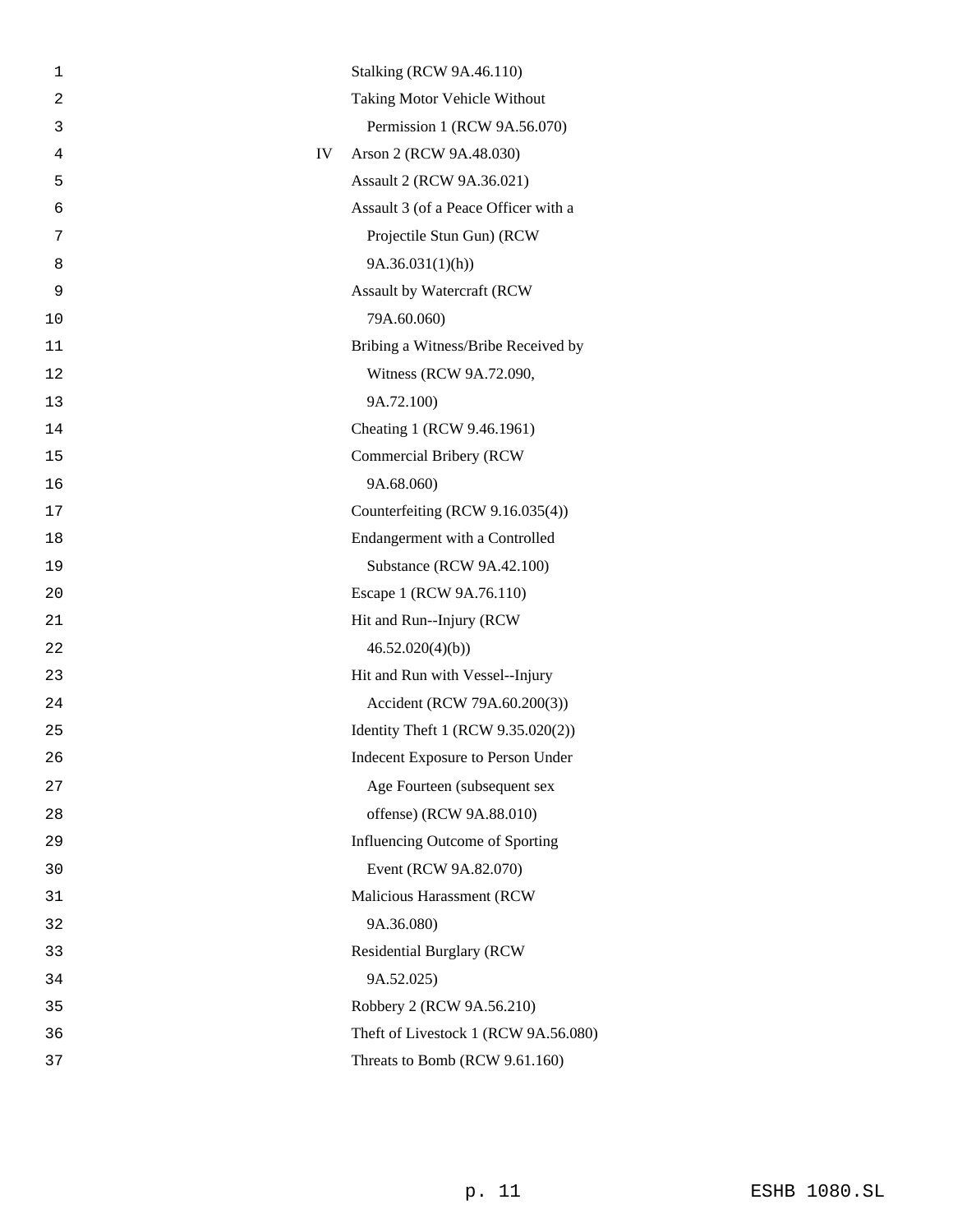| 1  | Trafficking in Stolen Property 1 (RCW)   |
|----|------------------------------------------|
| 2  | 9A.82.050)                               |
| 3  | Unlawful factoring of a credit card or   |
| 4  | payment card transaction (RCW            |
| 5  | 9A.56.290(4)(b)                          |
| 6  | Unlawful transaction of health           |
| 7  | coverage as a health care service        |
| 8  | contractor (RCW 48.44.016(3))            |
| 9  | Unlawful transaction of health           |
| 10 | coverage as a health maintenance         |
| 11 | organization (RCW 48.46.033(3))          |
| 12 | Unlawful transaction of insurance        |
| 13 | business (RCW 48.15.023(3))              |
| 14 | Unlicensed practice as an insurance      |
| 15 | professional (RCW 48.17.063(3))          |
| 16 | Use of Proceeds of Criminal              |
| 17 | Profiteering (RCW 9A.82.080 (1)          |
| 18 | and $(2)$ )                              |
| 19 | Vehicular Assault, by being under the    |
| 20 | influence of intoxicating liquor or      |
| 21 | any drug, or by the operation or         |
| 22 | driving of a vehicle in a reckless       |
| 23 | manner (RCW 46.61.522)                   |
| 24 | Willful Failure to Return from           |
| 25 | Furlough (RCW 72.66.060)                 |
| 26 | ((Abandonment of dependent person 2<br>Ш |
| 27 | (RCW 9A.42.070))                         |
| 28 | Assault 3 (Except Assault 3 of a Peace   |
| 29 | Officer With a Projectile Stun           |
| 30 | Gun) (RCW 9A.36.031 except               |
| 31 | subsection $(1)(h)$ )                    |
| 32 | Assault of a Child 3 (RCW 9A.36.140)     |
| 33 | Bail Jumping with class B or C Felony    |
| 34 | (RCW 9A.76.170(3)(c))                    |
| 35 | Burglary 2 (RCW 9A.52.030)               |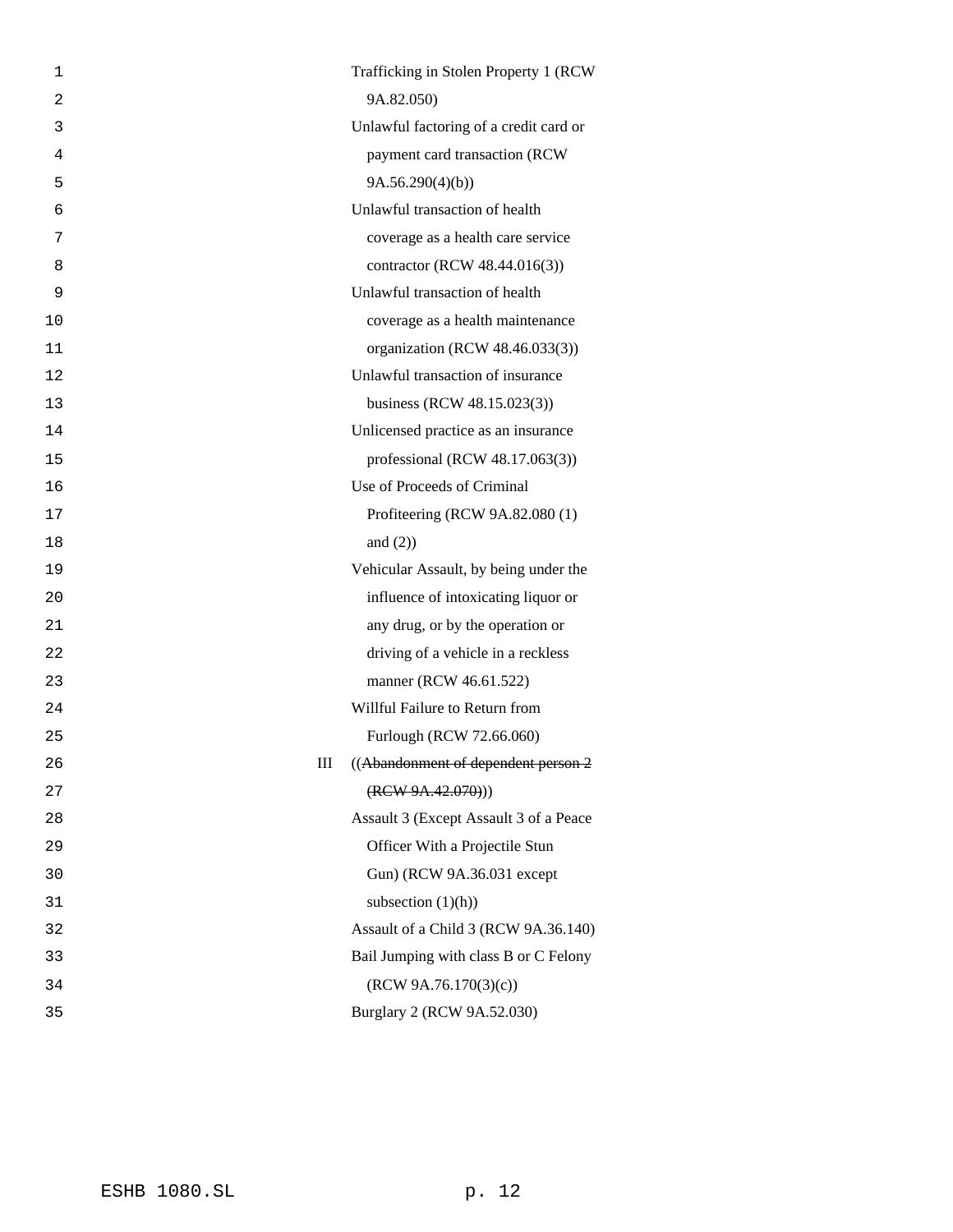| 1  | Communication with a Minor for                |
|----|-----------------------------------------------|
| 2  | <b>Immoral Purposes (RCW)</b>                 |
| 3  | 9.68A.090)                                    |
| 4  | Criminal Gang Intimidation (RCW               |
| 5  | 9A.46.120)                                    |
| 6  | ((Criminal Mistreatment 2 (RCW                |
| 7  | 9A.42.030))                                   |
| 8  | Custodial Assault (RCW 9A.36.100)             |
| 9  | Cyberstalking (subsequent conviction          |
| 10 | or threat of death) (RCW                      |
| 11 | 9.61.260(3)                                   |
| 12 | Escape 2 (RCW 9A.76.120)                      |
| 13 | Extortion 2 (RCW 9A.56.130)                   |
| 14 | Harassment (RCW 9A.46.020)                    |
| 15 | Intimidating a Public Servant (RCW            |
| 16 | 9A.76.180)                                    |
| 17 | Introducing Contraband 2 (RCW                 |
| 18 | 9A.76.150)                                    |
| 19 | Malicious Injury to Railroad Property         |
| 20 | (RCW 81.60.070)                               |
| 21 | <b>Negligently Causing Substantial Bodily</b> |
| 22 | Harm By Use of a Signal                       |
| 23 | Preemption Device (RCW                        |
| 24 | 46.37.674)                                    |
| 25 | Patronizing a Juvenile Prostitute             |
| 26 | (RCW 9.68A.100)                               |
| 27 | Perjury 2 (RCW 9A.72.030)                     |
| 28 | Possession of Incendiary Device (RCW          |
| 29 | 9.40.120)                                     |
| 30 | Possession of Machine Gun or Short-           |
| 31 | Barreled Shotgun or Rifle (RCW                |
| 32 | 9.41.190)                                     |
| 33 | Promoting Prostitution 2 (RCW                 |
| 34 | 9A.88.080)                                    |
| 35 | Securities Act violation (RCW                 |
| 36 | 21.20.400)                                    |
|    |                                               |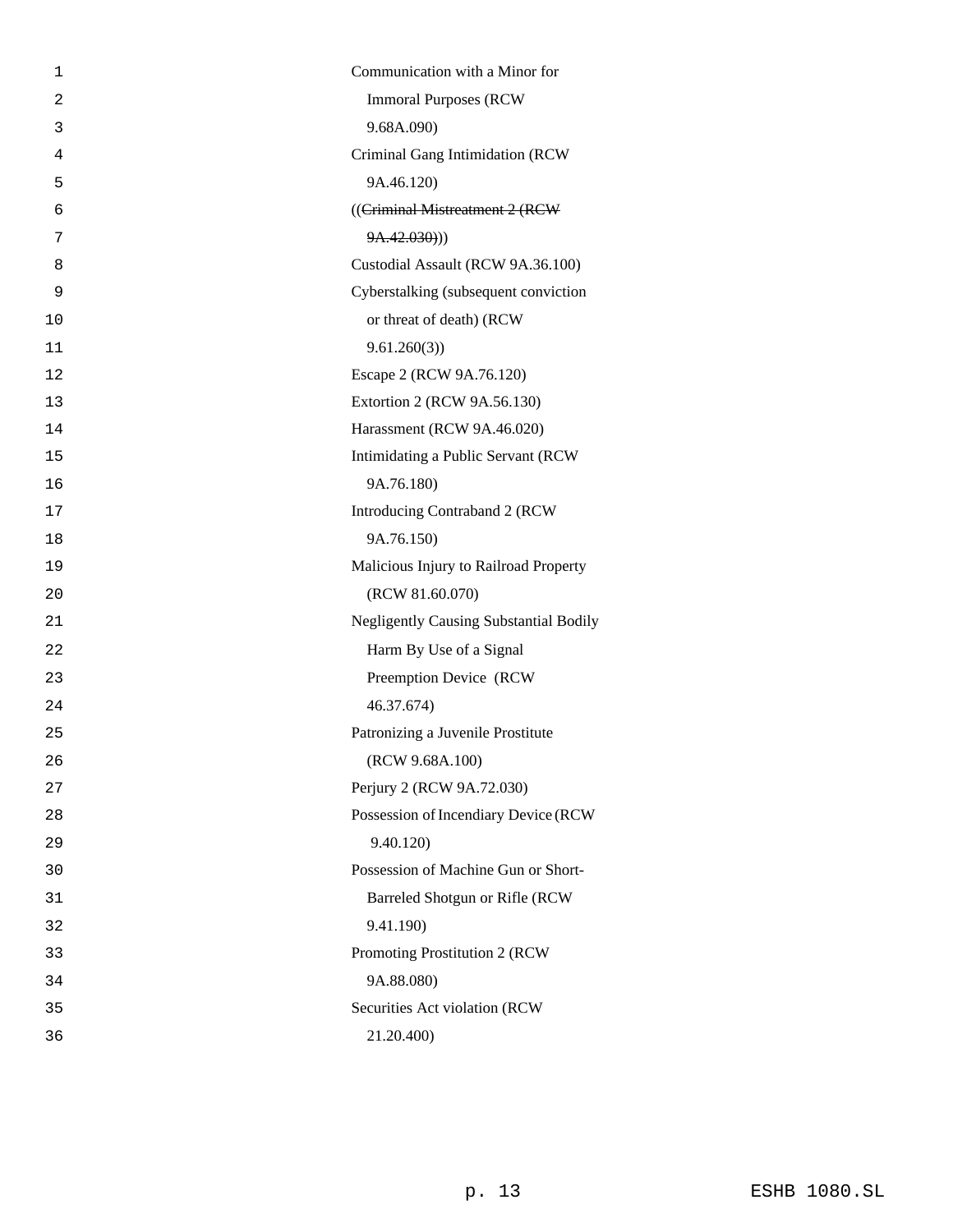| 1              | Tampering with a Witness (RCW             |
|----------------|-------------------------------------------|
| $\overline{c}$ | 9A.72.120)                                |
| 3              | Telephone Harassment (subsequent          |
| 4              | conviction or threat of death)            |
| 5              | (RCW 9.61.230(2))                         |
| 6              | Theft of Livestock 2 (RCW 9A.56.083)      |
| 7              | Trafficking in Stolen Property 2 (RCW)    |
| 8              | 9A.82.055)                                |
| 9              | Unlawful Imprisonment (RCW                |
| 10             | 9A.40.040)                                |
| 11             | Unlawful possession of firearm in the     |
| 12             | second degree (RCW $9.41.040(2)$ )        |
| 13             | Vehicular Assault, by the operation or    |
| 14             | driving of a vehicle with disregard       |
| 15             | for the safety of others (RCW             |
| 16             | 46.61.522                                 |
| 17             | Willful Failure to Return from Work       |
| 18             | Release (RCW 72.65.070)                   |
| 19             | $\mathbf{I}$<br>Computer Trespass 1 (RCW) |
| 20             | 9A.52.110)                                |
| 21             | Counterfeiting (RCW 9.16.035(3))          |
| 22             | <b>Escape from Community Custody</b>      |
| 23             | (RCW 72.09.310)                           |
| 24             | Health Care False Claims (RCW             |
| 25             | 48.80.030)                                |
| 26             | Identity Theft 2 (RCW 9.35.020(3))        |
| 27             | <b>Improperly Obtaining Financial</b>     |
| 28             | Information (RCW 9.35.010)                |
| 29             | Malicious Mischief 1 (RCW                 |
| 30             | 9A.48.070)                                |
| 31             | Possession of Stolen Property 1 (RCW      |
| 32             | 9A.56.150)                                |
| 33             | Theft 1 (RCW 9A.56.030)                   |
| 34             | Theft of Rental, Leased, or Lease-        |
| 35             | purchased Property (valued at one         |
| 36             | thousand five hundred dollars or          |
| 37             | more) (RCW 9A.56.096(5)(a))               |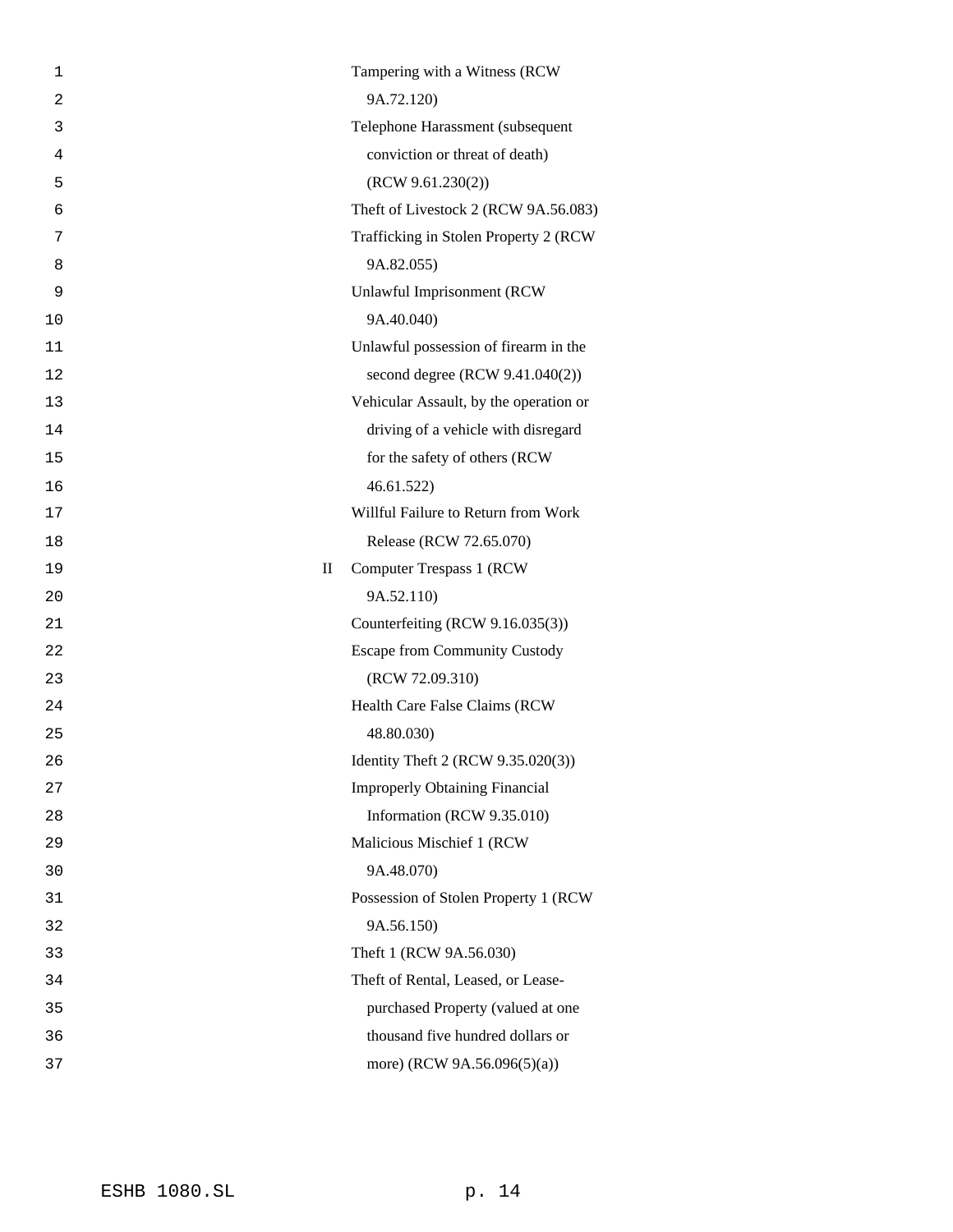| 1              | Trafficking in Insurance Claims (RCW       |  |
|----------------|--------------------------------------------|--|
| $\overline{c}$ | 48.30A.015)                                |  |
| 3              | Unlawful factoring of a credit card or     |  |
| 4              | payment card transaction (RCW              |  |
| 5              | 9A.56.290(4)(a)                            |  |
| 6              | Unlawful Practice of Law (RCW              |  |
| 7              | 2.48.180)                                  |  |
| 8              | Unlicensed Practice of a Profession or     |  |
| 9              | Business (RCW 18.130.190(7))               |  |
| 10             | I<br>Attempting to Elude a Pursuing Police |  |
| 11             | Vehicle (RCW 46.61.024)                    |  |
| 12             | False Verification for Welfare (RCW        |  |
| 13             | 74.08.055)                                 |  |
| 14             | Forgery (RCW 9A.60.020)                    |  |
| 15             | Fraudulent Creation or Revocation of a     |  |
| 16             | Mental Health Advance Directive            |  |
| 17             | (RCW 9A.60.060)                            |  |
| 18             | Malicious Mischief 2 (RCW                  |  |
| 19             | 9A.48.080)                                 |  |
| 20             | Mineral Trespass (RCW 78.44.330)           |  |
| 21             | Possession of Stolen Property 2 (RCW       |  |
| 22             | 9A.56.160)                                 |  |
| 23             | Reckless Burning 1 (RCW 9A.48.040)         |  |
| 24             | Taking Motor Vehicle Without               |  |
| 25             | Permission 2 (RCW 9A.56.075)               |  |
| 26             | Theft 2 (RCW 9A.56.040)                    |  |
| 27             | Theft of Rental, Leased, or Lease-         |  |
| 28             | purchased Property (valued at two          |  |
| 29             | hundred fifty dollars or more but          |  |
| 30             | less than one thousand five                |  |
| 31             | hundred dollars) (RCW                      |  |
| 32             | 9A.56.096(5)(b)                            |  |
| 33             | Transaction of insurance business          |  |
| 34             | beyond the scope of licensure              |  |
| 35             | (RCW 48.17.063(4))                         |  |
| 36             | Unlawful Issuance of Checks or Drafts      |  |
| 37             | (RCW 9A.56.060)                            |  |